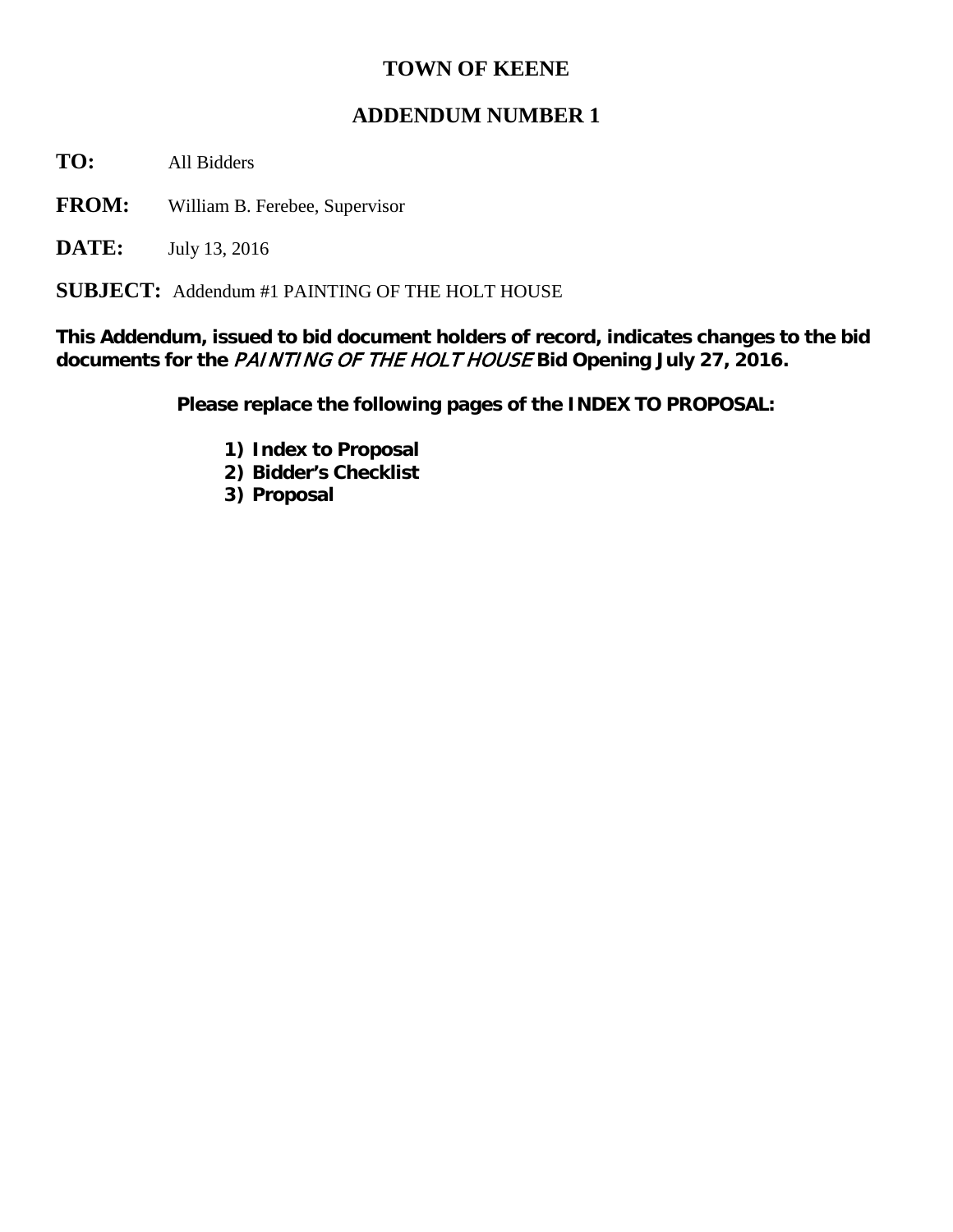## INDEX TO PROPOSAL

## **DESCRIPTION**

| <b>Vendor Responsibility Questionnaire</b>           | 4 pages |
|------------------------------------------------------|---------|
| Certificate of Authority                             | 1 page  |
| Certification of Experience                          | 1 page  |
| Proposal                                             | 2 pages |
| Certification of Compliance With Iran Divestment Act | 1 page  |
| <b>Non-Collusive Bidding Certification</b>           | 1 page  |
| Contractor's Acknowledgement                         | l page  |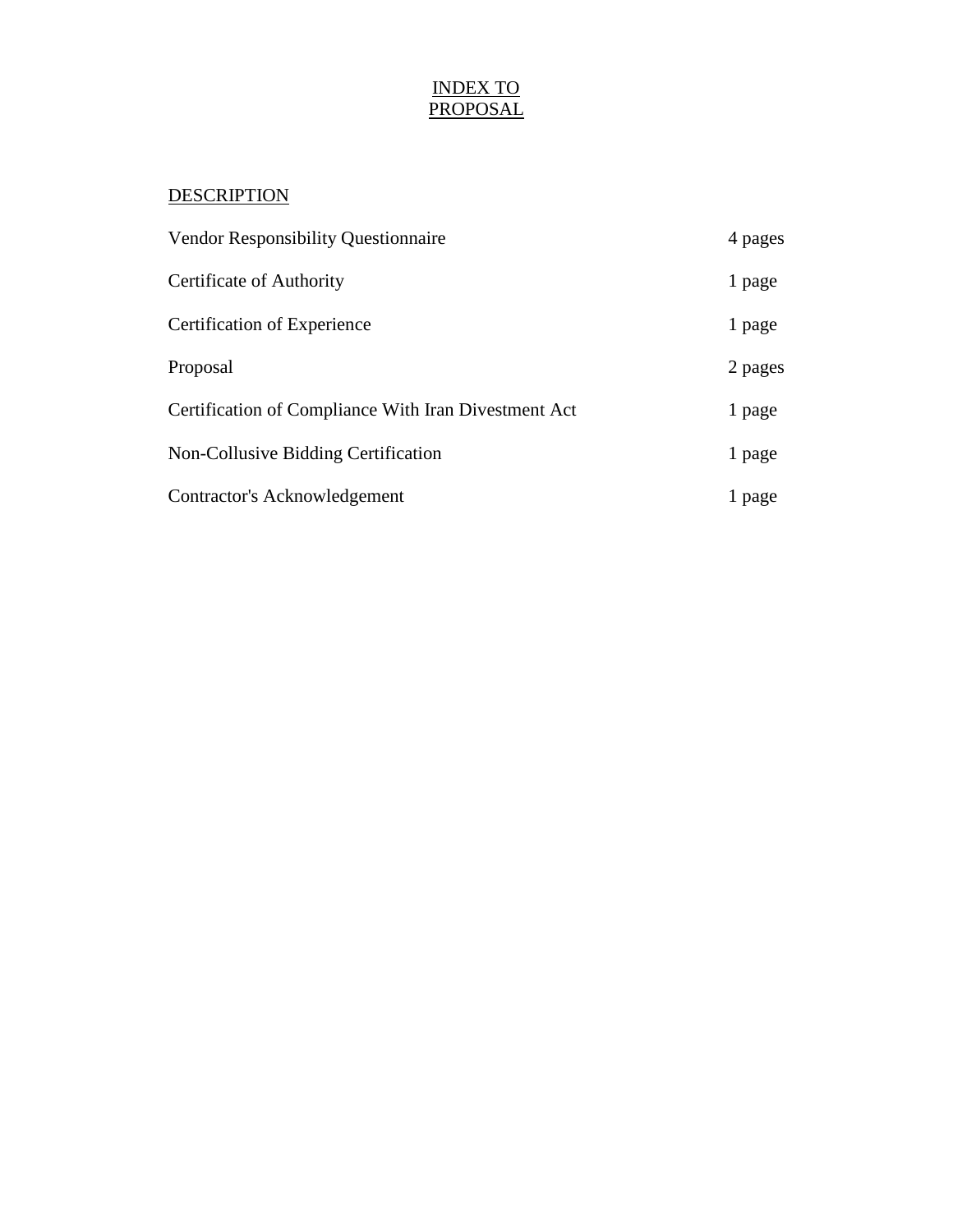# BIDDER'S CHECKLIST

Each of the following forms must be executed and notarized if applicable:

| VENDOR RESPONSIBILITY QUESTIONNAIRE                            | [HAVE NOTARIZED] |
|----------------------------------------------------------------|------------------|
| <b>CERTIFICATE OF AUTHORITY</b>                                |                  |
| <b>CERTIFICATION OF EXPERIENCE</b>                             |                  |
| <b>PROPOSAL</b>                                                |                  |
| <b>CERTIFICATION OF COMPLIANCE</b><br>WITH IRAN DIVESTMENT ACT | [HAVE NOTARIZED] |
| NON-COLLUSIVE BIDDING CERTIFICATION                            | [HAVE NOTARIZED] |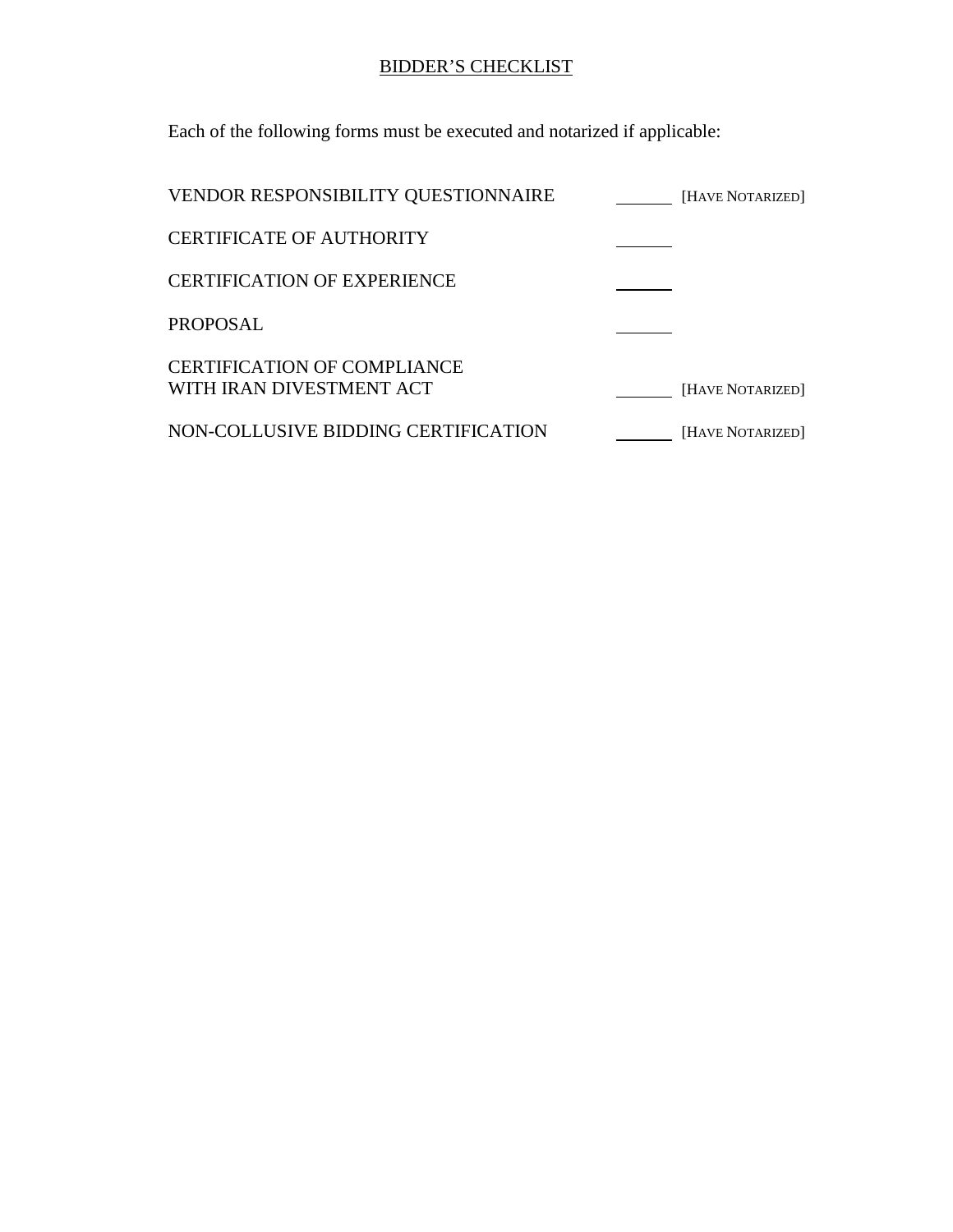#### **PROPOSAL**

Date:

Proposal of <u>the contract of the contract of the contract of the contract of the contract of the contract of the contract of the contract of the contract of the contract of the contract of the contract of the contract of t</u>

to furnish and deliver all labor, supervision, materials, and equipment and perform all work in accordance with the Specifications for *PAINTING OF THE HOLT HOUSE* in the Town of Keene, New York for the following lump sum cost.

The owner, Town of Keene, is tax-exempt. Do not include sales tax in Bid amounts.

The undersigned bidder has carefully examined the contract documents, site of the work, is familiar with existing conditions, and will provide all necessary insurance, bonds, machinery, tools, apparatus, false work and other means of construction, and do all the work and furnish all the materials called for by said contract according to the following bid, including all labor, supplies and equipment, permits, fees, overhead and profit for the following Lump Sum price. The Lump Sum price is to be shown in both words and figures. In the event of discrepancies, the amount shown in words shall govern. All items are to be furnished and installed in place complete.

(Amount in Words)

(Amount in Figures)

The undersigned further understands that the contract will be awarded to the competent, qualified bidder submitting the lowest bid for the Total Bid.

#### ADDENDA ACKNOWLEDGEMENT

Addendum No. Date Received

The undersigned agrees as follows:

- 1. The total contract price bid shall be accepted as full compensation for the complete work subject to additions or deductions in quantity of work performed or changes agreed upon.
- 2. To execute the work as specified herein as soon as possible after notice of award.
- 3. To comply with requirements as to the conditions of employment, wage rates and hours set forth in the bidding documents.
- 5. Progress Payments will be made on a percentage of completion basis monthly.